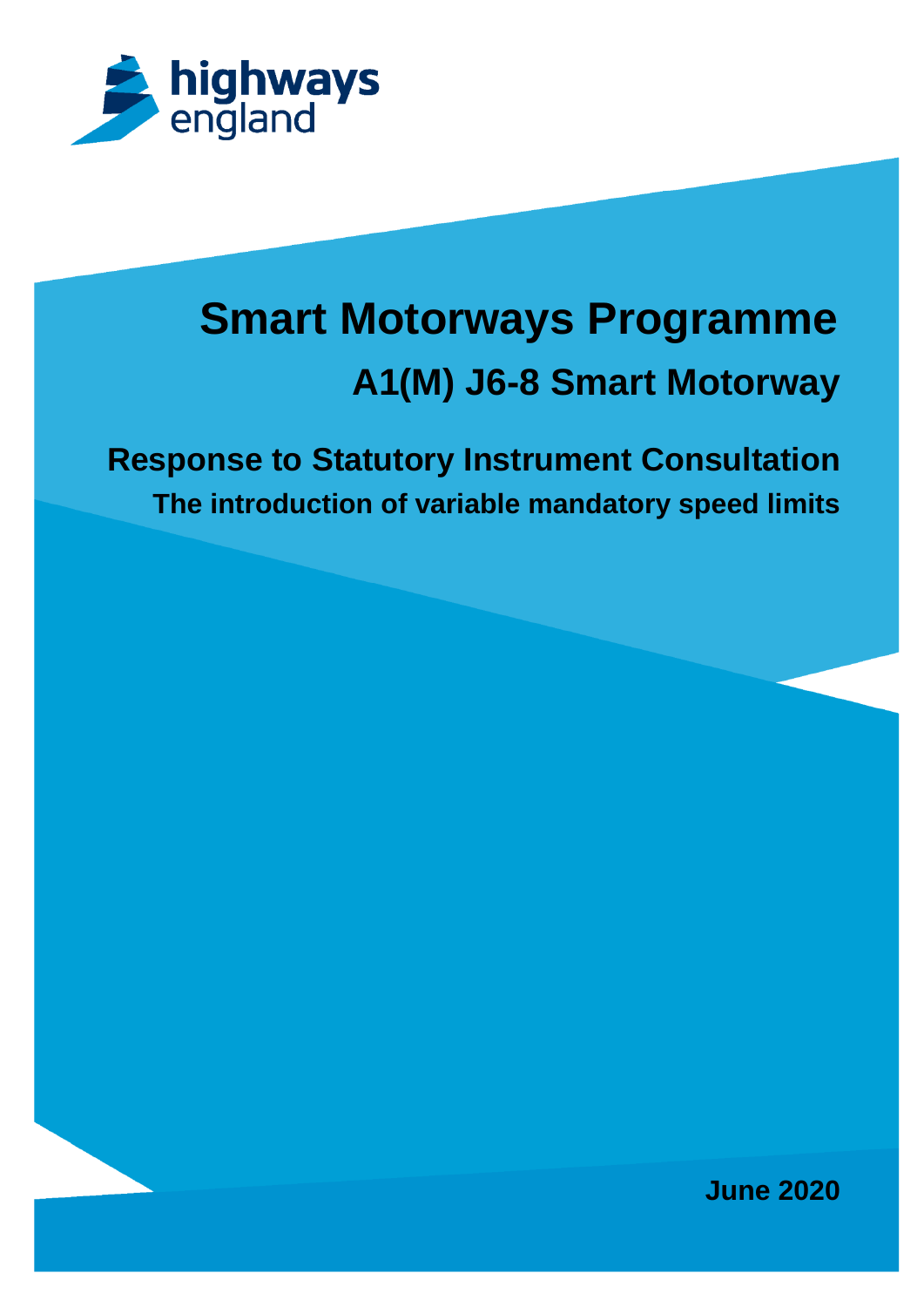# **Contents [do not edit table of contents. Once document is complete, right click the TOC and 'Update Field'; then select 'Update entire table']**

|      | <b>Executive Summary</b>                                                          | $\overline{2}$ |
|------|-----------------------------------------------------------------------------------|----------------|
| 1.   | <b>Introduction</b>                                                               | 3              |
| 1.1. | Document structure                                                                | 3              |
| 1.2. | Purpose of this report                                                            | 3              |
| 1.3. | Background to the consultation                                                    | 3              |
| 1.4. | Legislative changes                                                               | $\overline{4}$ |
| 2.   | <b>Conducting the consultation</b>                                                | 5              |
| 2.1. | What the consultation was about                                                   | 5              |
| 2.2. | How the consultation was carried out                                              | 5              |
| 2.3. | Government consultation principles                                                | 5              |
| 3.   | Feedback to the consultation and Highways England's response                      | 6              |
| 3.1. | Summary of responses                                                              | 6              |
| 3.2. | Question 1: Improvements to travelling conditions                                 | 6              |
| 3.3. | Question 2: Concerns about the introduction of variable mandatory speed<br>limits | 8              |
| 3.4. | Question 3: Any other comments                                                    | 9              |
| 3.5. | Other issues raised                                                               | 12             |
| 4.   | <b>Summary and recommendations</b>                                                | 13             |
| 4.1. | Summary                                                                           | 13             |
| 4.2. | Recommendations                                                                   | 13             |
| 5.   | <b>Appendices</b>                                                                 | 14             |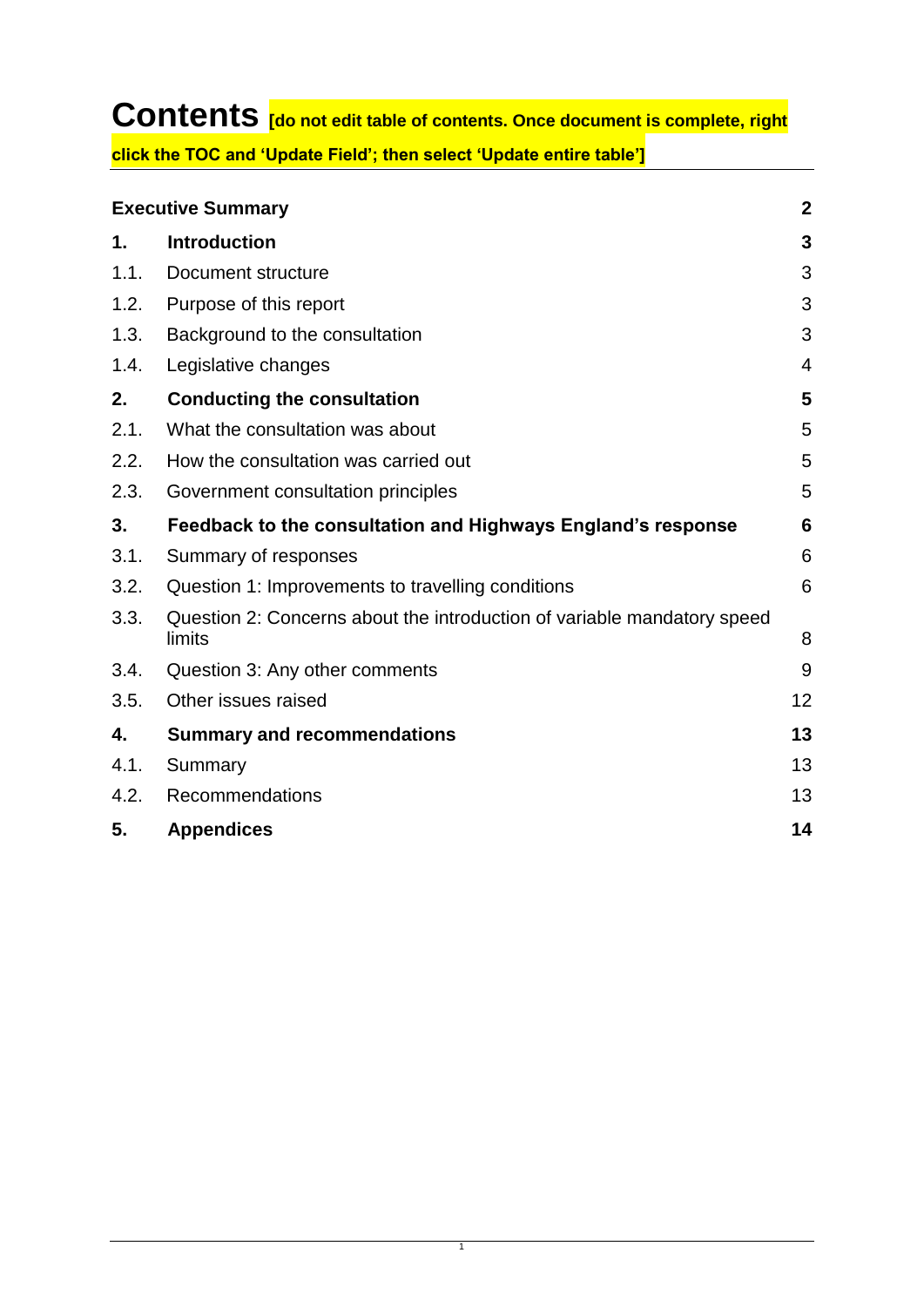# <span id="page-2-0"></span>**Executive Summary**

This consultation provided an opportunity for interested parties to comment on the proposal to introduce, by way of Regulations, variable mandatory speed limits for the A1(M) junctions 6 to 8 smart motorway scheme (the scheme). The scheme will be an upgrade of a two-lane motorway to a three-lane motorway.

The scheme's variable mandatory speed limits (VMSL) will, if approved, be set in response to the prevailing traffic conditions and will be clearly displayed on:

- Cantilever gantry mounted variable message signs above the nearside of the carriageway
- Gantry mounted advanced motorway indicators above each lane of the carriageway
- Post mounted advanced motorway indicators (where provided)

Once in force, the relevant regulations will restrict driving at a speed exceeding that displayed on the signs. When no speed is displayed on the signs then the national speed limit will be in force.

A total of 102 responses were received to the consultation: 95 questionnaire responses were received online, and seven written responses were sent directly to the Highways England project team.

This report provides a full account of our approach to the consultation, and the responses received. It outlines how we have taken the consultation feedback into account.

We have considered all the consultation responses received and recommend that the Secretary of State proceed with the necessary Regulations to allow for the implementation of VMSL on the A1(M) between junctions 6 and 8.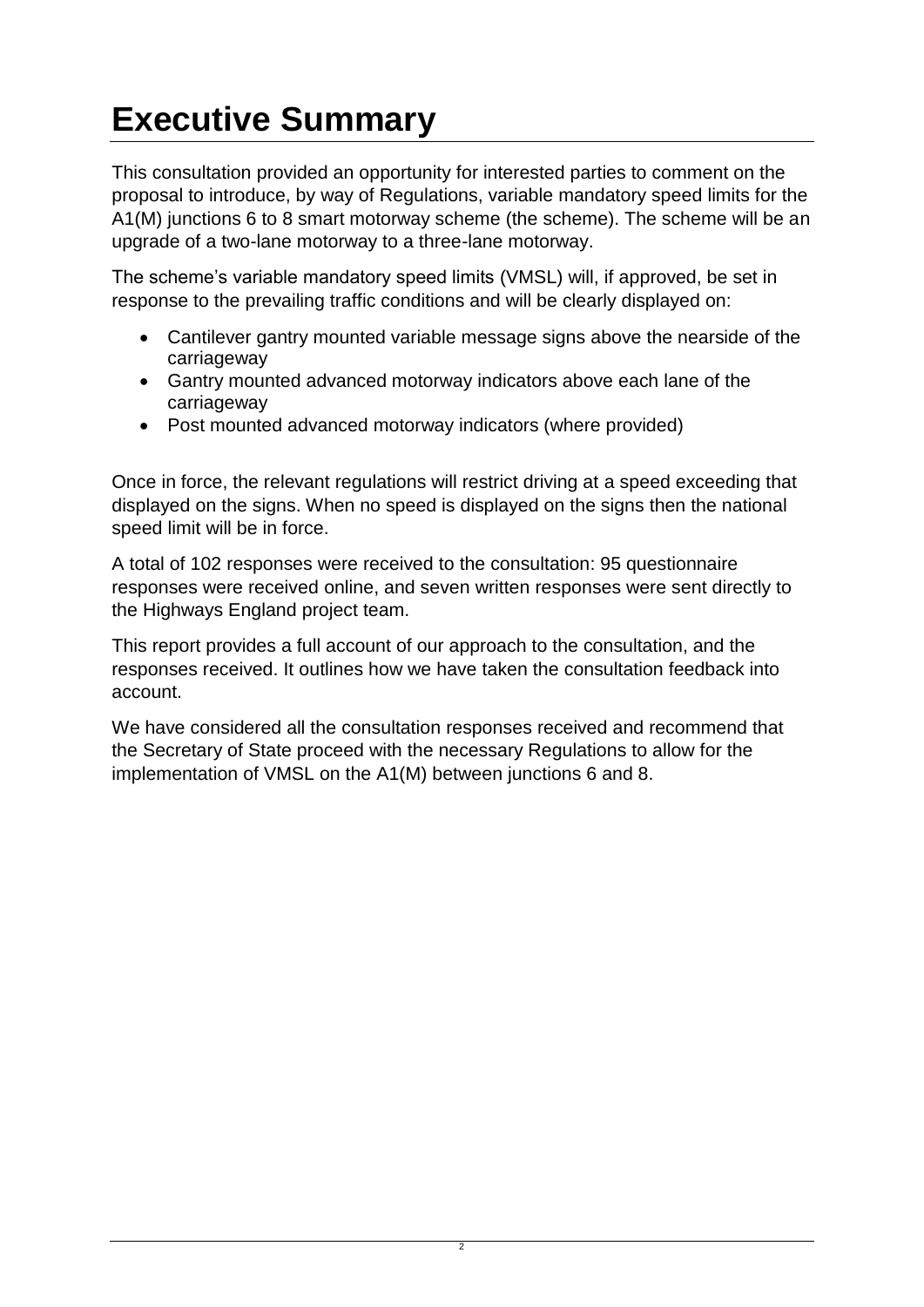# <span id="page-3-0"></span>**1. Introduction**

## <span id="page-3-1"></span>**1.1. Document structure**

**Section 1** provides background information about the A1(M) junctions 6 to 8 smart motorway scheme and the proposed changes to legislation.

**Section 2** details how the consultation on the proposed changes was carried out

**Section 3** provides a summary of the responses to the consultation that were received, as well as Highways England's responses to the issues raised.

**Section 4** summarises the outcome of the consultation and makes recommendations for next steps.

## <span id="page-3-2"></span>**1.2. Purpose of this report**

This document is intended to provide a summary of the responses received to the consultation on the introduction of variable mandatory speed limits (VMSL) on the A1(M) between junctions 6 and 8.

The consultation, which was undertaken between **Monday 10 February 2020** and **Monday 09 March 2020**, provided an opportunity for stakeholders, such as road user groups and other interested parties, to comment on the proposals.

Highways England has considered the comments raised by consultees and this document summarises its response to those comments.

## <span id="page-3-3"></span>**1.3. Background to the consultation**

The A1(M) motorway is a route of strategic importance linking London and the South East with the East Midlands, Yorkshire and the North East.

This section of the road has been identified as an area earmarked for future growth. It already suffers from challenges, including:

- The A1(M) between junctions 5 and 9 is in the top ten busiest sections of the entire London to Leeds (East) route with existing capacity problems
- Every junction is close to existing or possible future housing sites, with the potential to accommodate 13,000 new homes by 2030.

We want our A-roads and motorways to help support local economic growth and maintain mobility. This project is part of that ambition and will be the first upgrade of a two-lane motorway into a three-lane smart motorway.

The smart motorway scheme aims to:

- Create an extra traffic lane to cope with more vehicles and reduce congestion
- Smooth the flow of traffic
- Make journey times more predictable and reliable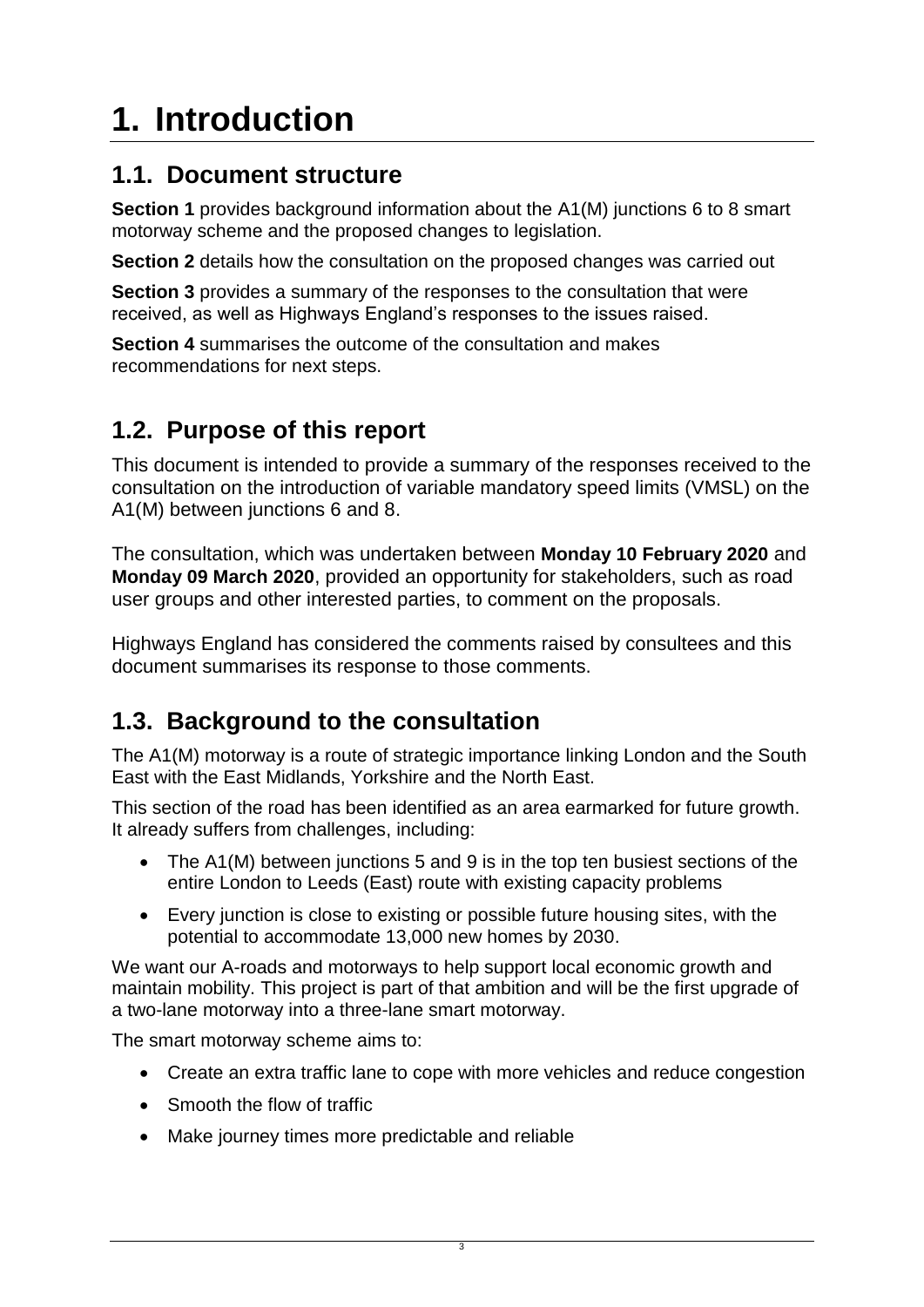• Give better information to drivers whilst they use the road (e.g. latest on speed limits, lane closures, journey times, congestion ahead etc).

We aim to make best use of the existing motorway by introducing technology and signs, and using variable mandatory speed limits is essential for achieving this.

## <span id="page-4-0"></span>**1.4. Legislative changes**

Regulations have been proposed under section 17(2) and (3) of the Road Traffic Regulation Act 1984 ("the 1984 Act") for the implementation of VMSL for the A1(M) junctions 6 to 8 smart motorway all-lane running scheme.

The proposed Regulations will restrict drivers from driving within the area of the smart motorways scheme at a speed exceeding that displayed on the speed limit signs, or the national speed limit where no other speed limit sign is displayed.

The relevant legislative power in the 1984 Act permits the making of Regulations that regulate the manner in which, and the conditions subject to which, motorways may be used by traffic authorised to use such motorways.

Within the A1(M) junctions 6 to 8 smart motorway all lane running scheme it will be an offence to use a motorway in contravention of Regulations applying to the scheme made under section 17(2) of the 1984 Act.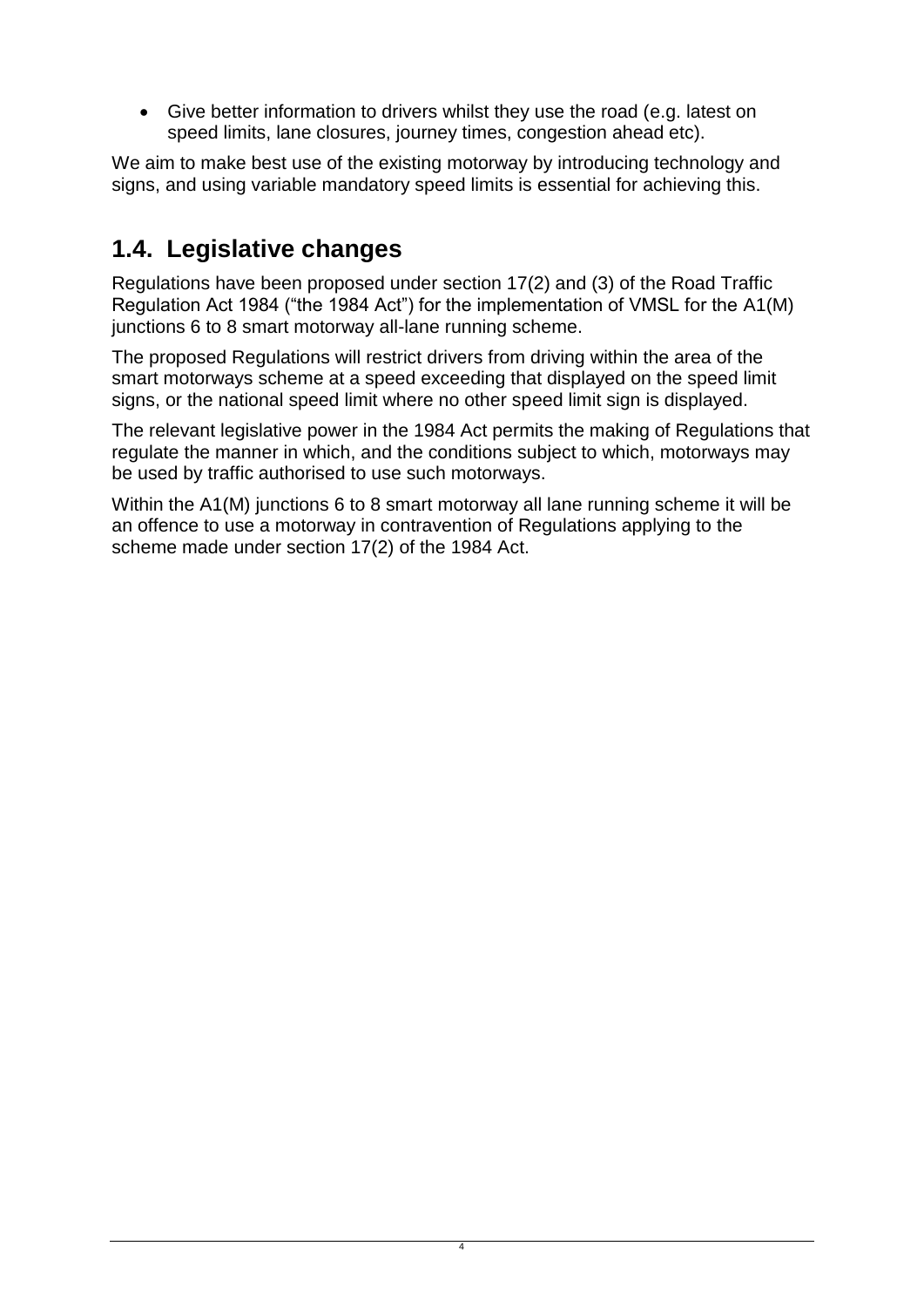# <span id="page-5-0"></span>**2. Conducting the consultation**

## <span id="page-5-1"></span>**2.1. What the consultation was about**

The consultation gave an opportunity for interested parties to give their comments on our proposal to introduce a statutory instrument to implement variable mandatory speed limits on the A1(M) between junctions 6 and 8.

## <span id="page-5-2"></span>**2.2. How the consultation was carried out**

The Statutory Instrument Consultation Document for the scheme was sent to the consultees listed in Appendix C of the consultation document.

The consultation was also open to public participation through the Highways England consultation hub at: [https://highwaysengland.citizenspace.com/he/a1-m-junctions-6](https://highwaysengland.citizenspace.com/he/a1-m-junctions-6-to-8-statutory-instrument-consult/) [to-8-statutory-instrument-consult/](https://highwaysengland.citizenspace.com/he/a1-m-junctions-6-to-8-statutory-instrument-consult/)

We encouraged representative organisations, businesses and the general public to register their views. The 4-week consultation period commenced on **Monday 10 February 2020** and closed on **Monday 09 March 2020**.

In addition to the online survey, respondents were also able to send their responses via email or post to the Highways England project manager as follows:

**Stephen Bird** Project Manager Highways England 2 Colmore Square **Birmingham** B4 6BN **Email:** [A1MJ6-8@highwaysengland.co.uk](mailto:A1MJ6-8@highwaysengland.co.uk)

## <span id="page-5-3"></span>**2.3. Government consultation principles**

The consultation was carried out in accordance with the Government's Consultation Principles, which are available at:

<https://www.gov.uk/government/publications/consultation-principles-guidance>

If you have reason to believe this consultation did not comply with these Consultation Principles, please write to our consultation co-ordinator at the address below, setting out the areas where you believe this consultation did not meet the principles:

**Andy Johnson** Highways England The Cube 199 Wharfside Street Birmingham B1 1RN **Email**: [andy.johnson@highwaysengland.co.uk](mailto:andy.johnson@highwaysengland.co.uk)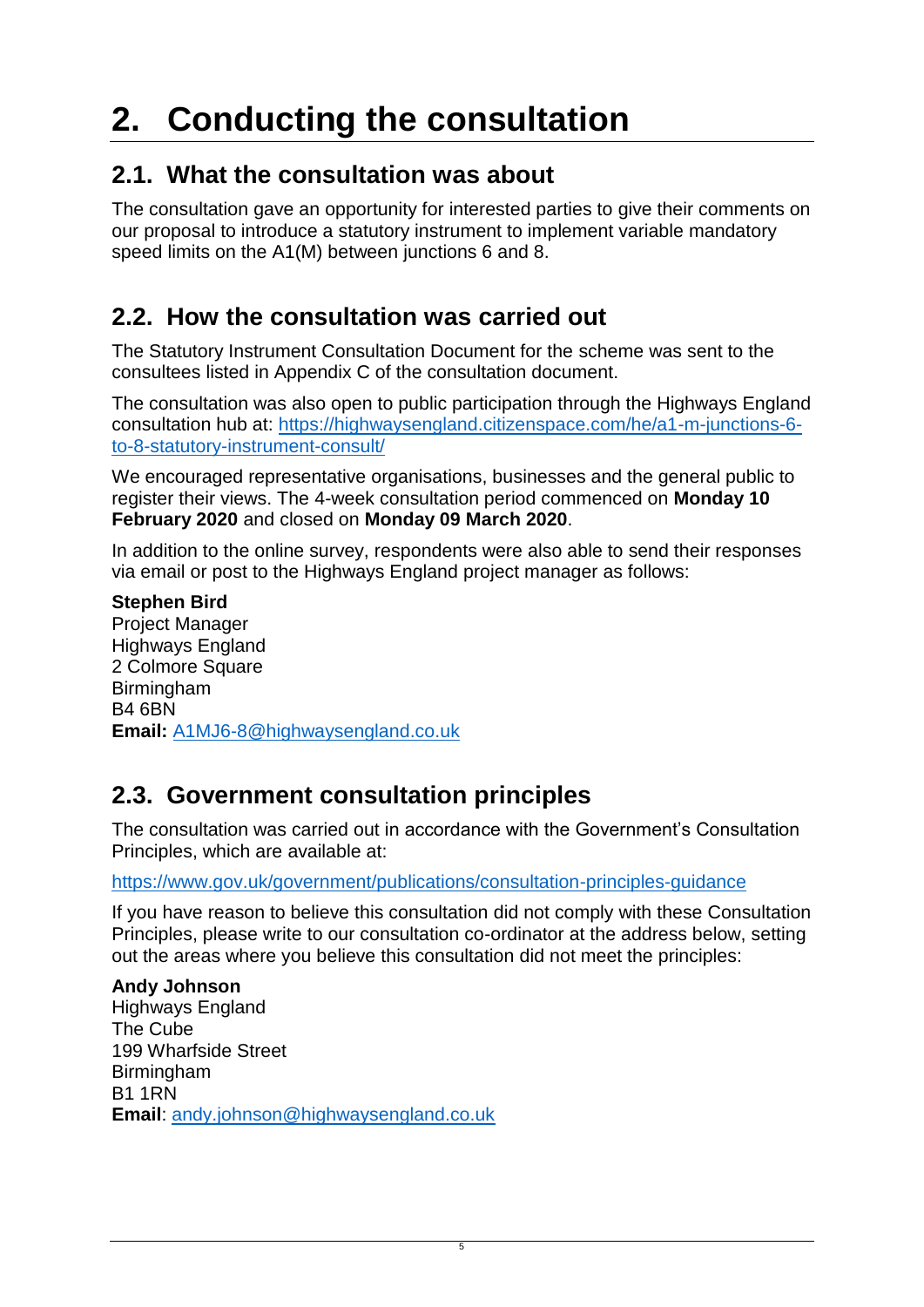# <span id="page-6-0"></span>**3. Feedback to the consultation and Highways England's response**

## <span id="page-6-1"></span>**3.1. Summary of responses**

A total of 102 responses were received during the four-week consultation period, which ran from 10 February to 9 March 2020.

A total of 95 responses were received via CitizenSpace. Of these, 82 responses were from members of the public, one was received from a local government representative, five were from Small to Medium Enterprise (up to 50 employees), two were from the Police, one identified as an interest group, and five were anonymous (not answered).

Of the seven written responses received, two were from members of the public, two were anonymous (not answered), two were from the local government and the final response was from a representative organisation. Of these seven written responses received, four completed the questionnaire and three did not. We have responded individually to all the written enquiries received.

The questionnaire asked respondents to answer three questions, with space provided for comments on each. The questions and an analysis of the responses are provided below.

## <span id="page-6-2"></span>**3.2. Question 1: Improvements to travelling conditions**

#### **Q1. Do you consider that the proposal to introduce variable mandatory speed limits on the A1(M) between junctions 6 and 8 will lead to an improvement in travelling conditions on this section of motorway?**

| <b>Consultee</b>           | <b>Yes</b>     | <b>No</b>      | Not<br>answered |
|----------------------------|----------------|----------------|-----------------|
| Members of the public      | 33             | 50             |                 |
| Police                     |                | $\overline{0}$ |                 |
| Small to medium enterprise | $\overline{2}$ | 3              | 0               |
| <b>Local Government</b>    | 3              | 0              | 0               |
| Anonymous (Not answered)   |                | 3              | 0               |
| <b>Interest Group</b>      |                | 0              | 0               |
| <b>TOTAL</b>               | 41             | 56             | 2               |

Of the responses received, 41.4% considered that the proposals to implement variable mandatory speed limits would lead to an improvement in travelling conditions on the A1(M) between junctions 6 to 8 smart motorway scheme. Two people who replied via CitizenSpace did not answer the question. Of the 98 respondents, 69 provided comments.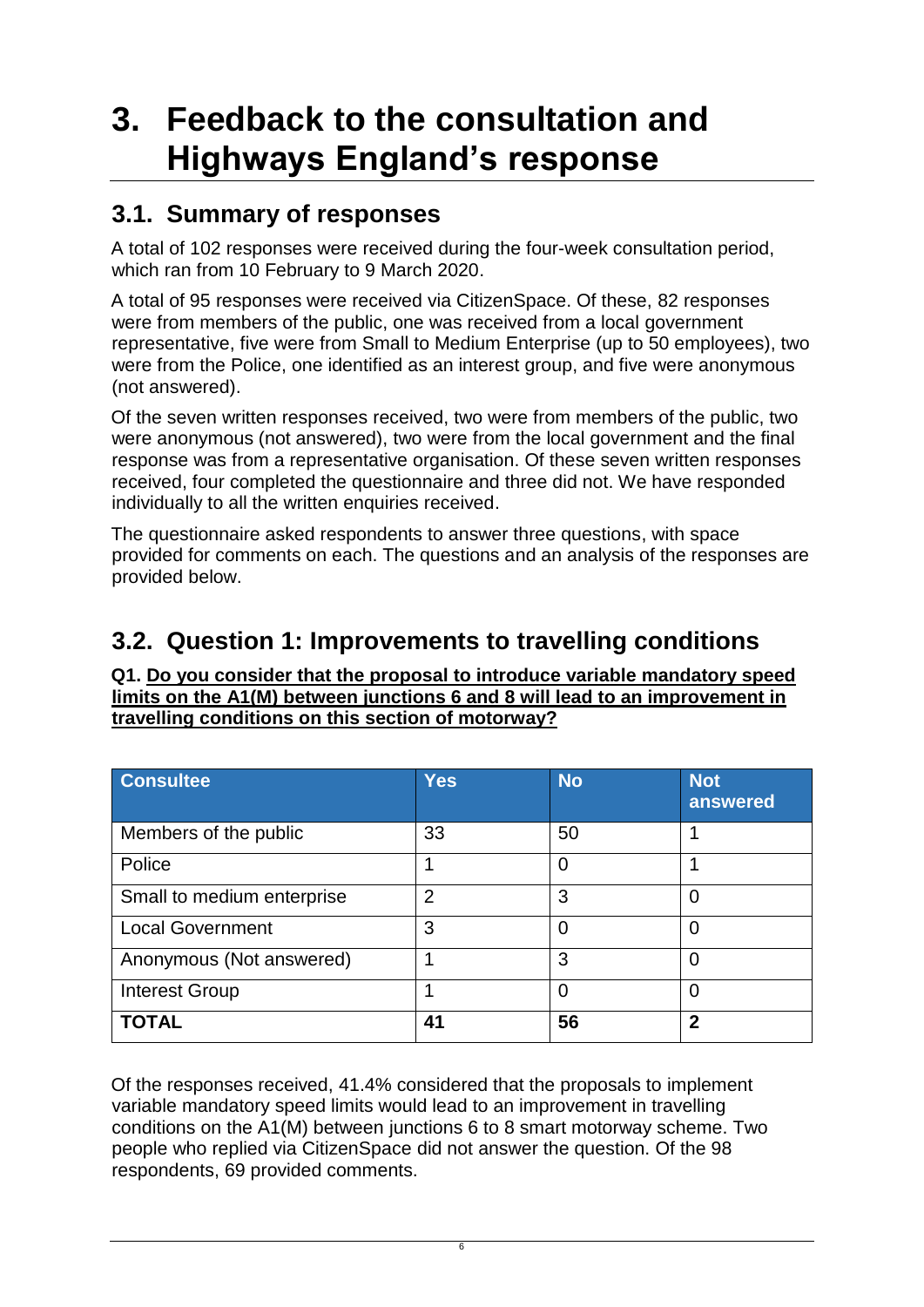## **Key themes identified**

- Safety of smart motorways.
- Concerns that variable mandatory speed limits (VMSL) do not improve journey times.
- Traffic flow will be improved.
- Won't resolve congestion at peak times.
- Emergency service access may be limited.

## **Highways England's response to this feedback**

#### **Are smart motorways safe?**

Road safety is a top priority for us; England's motorways are among the safest roads in the world, and each smart motorway is required to be at least as safe as a traditional motorway layout.

### **When will Variable Mandatory Speed Limits be used?**

Variable mandatory speed limits (VMSL) will be used when the motorway is most congested during busy times of the day.

Existing smart motorways have shown that technology can help reduce congestion, which then allows the road to cope with more vehicles and make journey times more reliable. This will be achieved by controlling the flow of traffic and giving drivers information on variable message signs (VMS) whilst they're using the road.

Signs on gantries will clearly display the mandatory speed limits, giving motorists enough time to adjust their speed in a safe and controlled way.

CCTV cameras will be installed on the road to allow our officers in the Regional Operations Centre to monitor congestion and road conditions and set mandatory speed limits as needed.

Lower speed limits are set when the road starts to become congested, or when an incident has occurred. The speed limits allow drivers sufficient time to respond to the congestion or incident ahead.

### **How will it help congestion?**

The improvements will ease congestion at one of the top ten busiest sections along the A1(M). The road currently suffers from heavy congestion during peak hours, causing significant delay to drivers. The introduction of a smart motorway will help make journey times more reliable and reduce congestion.

### **Will access by emergency services be affected?**

Having a hard shoulder does not guarantee immediate access to an incident scene by the emergency services, as the hard shoulder may be blocked by broken down vehicles or vehicles trying to get around the incident.

If an incident takes place on a smart motorway, the overhead electronic signs will show the message 'Lane closed for incident access'. This closes the traffic lane and creates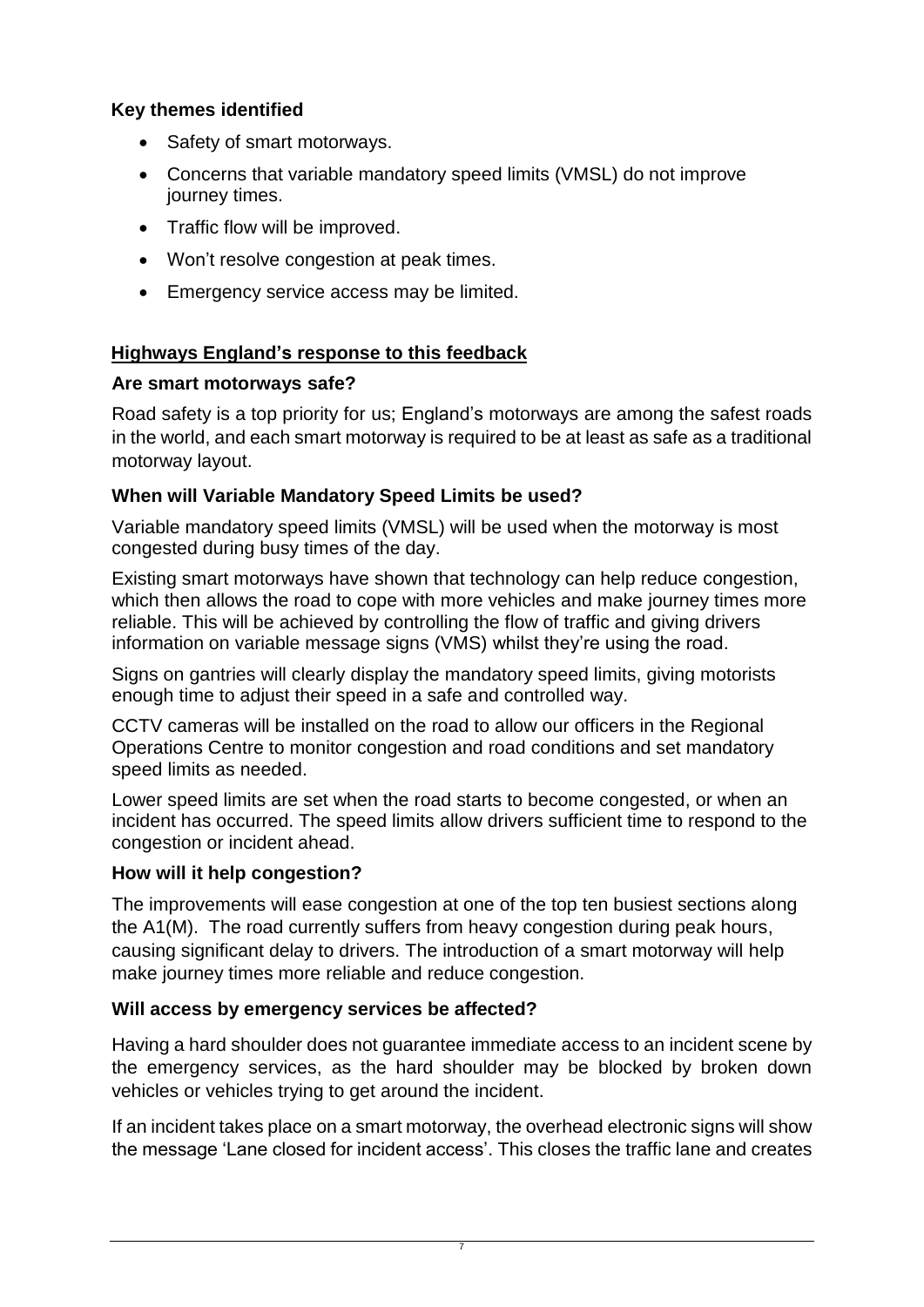a route for emergency vehicles to use. Additionally, the improved CCTV coverage allows us to provide better information to the emergency services.

Even in heavy congestion, some traffic is usually able to pass the scene of the incident, creating enough space for drivers to pull over and allow the emergency services to pass between lanes. This is the approach already taken on dual carriageways and other sections of motorway which don't have a permanent hard shoulder.

If all access to an incident is blocked, there are procedures to allow emergency access from the next junction along by driving in the reverse direction down the carriageway, once the road has been physically closed.

There has been extensive consultation with the emergency services throughout the design and development of smart motorways to ensure safe and effective operating procedures are in place. We have signed a national agreement with the Police, Fire and Ambulance services, setting out the principles of operating smart motorways and responding to incidents, along with regional agreements to cover specific roads.

## <span id="page-8-0"></span>**3.3. Question 2: Concerns about the introduction of variable mandatory speed limits**

#### **Q2. Are there any aspects of the proposal to introduce variable mandatory speed limits on the A1(M) between junctions 6 and 8 which give you concerns?**

| <b>Consultee</b>           | Yes | <b>No</b>      |
|----------------------------|-----|----------------|
| Members of the public      | 62  | 22             |
| Police                     |     |                |
| Small to medium enterprise | 3   | 2              |
| <b>Local Government</b>    |     | $\overline{2}$ |
| Anonymous (Not answered)   | 3   | 1              |
| <b>Interest Group</b>      |     | 0              |
| <b>TOTAL</b>               | 71  | 28             |

Of the responses received, 72% had concerns about the proposal to introduce a smart motorway on the A1(M) between junctions 6 and 8. Of the 99 responses, seventy-two people left comments.

### **Key themes identified**

- Environmental concerns.
- People not adhering to variable speed limits.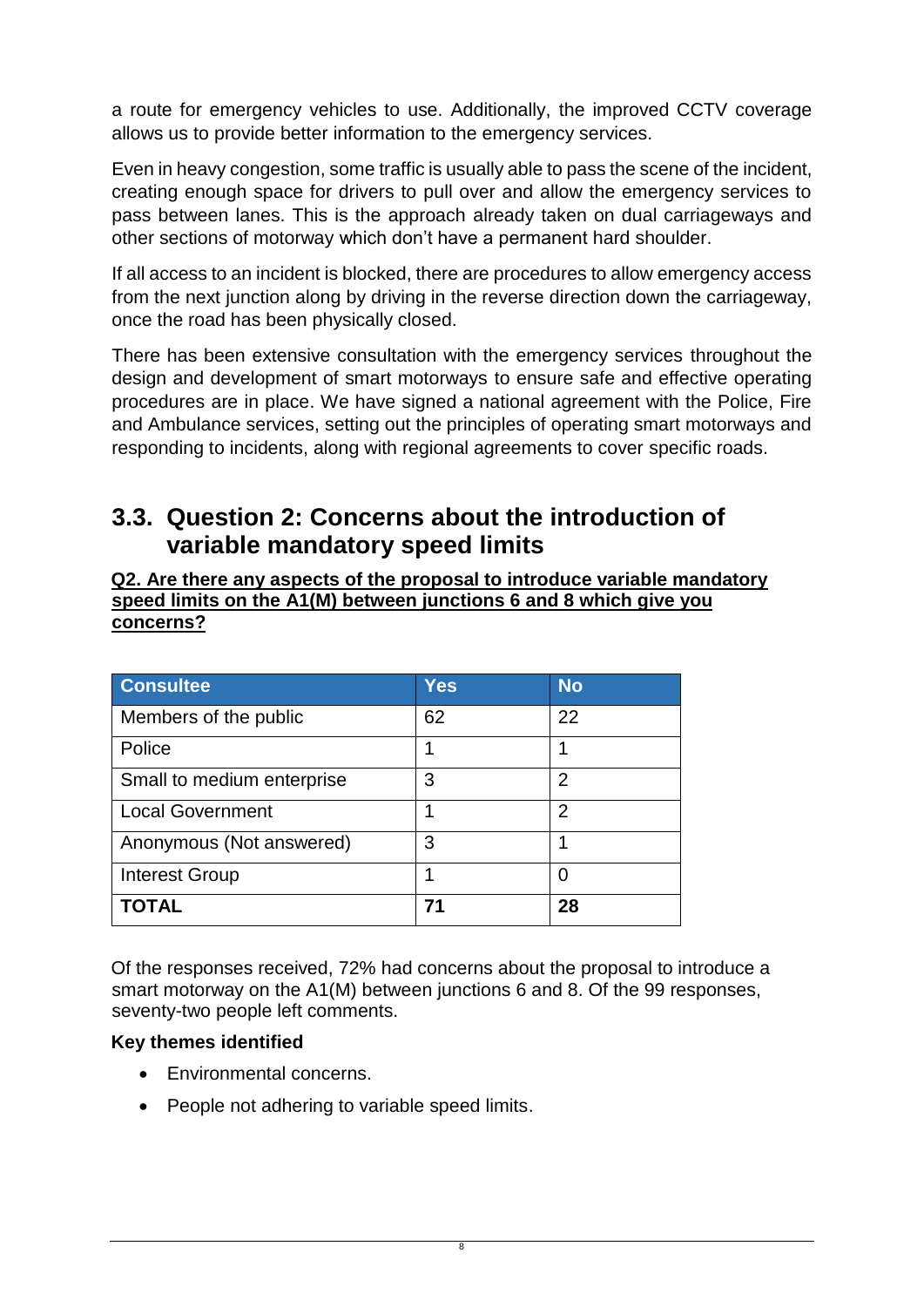### **Highways England's response to this feedback**

#### **Environmental concerns**

Our road designs have looked at specific environmental concerns as part of our environmental assessment, and where possible any impacts will be lessened. The environmental assessment indicates that our proposals will not have a negative effect on the surrounding area. If trees and shrubs needed to be removed during construction, we will plant others elsewhere to replace those lost but not where they could affect safety, e.g. not where they could block CCTV cameras or signs for motorists. The replacement trees and shrubs are likely to have grown to the equivalent size of the current vegetation within 15 years.

As part of our assessments, we will do the following:

• Sign gantries, Emergency Areas and cabinet sites (such as power and communications cabinets) will be located where they will have the least environmental or visual impact (whilst meeting engineering and safety requirements).

• We will keep the current natural landscape as much as possible and will use existing surfaced road areas for Emergency Areas wherever possible.

There are 10 Noise Important Areas (NIA) within the length of the scheme. These will be addressed. We will use low noise surfaces across all three traffic lanes. Additionally, following the completion of a feasibility exercise as part of the preliminary design stage, five new acoustic fence barriers will be installed to help further limit noise in three of the NIA locations. These acoustic barriers can offer quantifiable benefits for customer and local stakeholders.

Enforcement is one of the ways to help ensure motorists stay within the variable speed limits. Speed enforcement cameras are installed as standard on every smart motorway, and these are operated by the Police.

Warning signs are on display to advise drivers that enforcement cameras are in place.

When variable speed limits are not being used, the overhead message screens will remain blank. The national speed limit then applies.

The cameras are operational 24/7 and will enforce the national speed limit if no lower speed limit is shown. The relevant local police service oversees all speed limit enforcement.

## <span id="page-9-0"></span>**3.4. Question 3: Any other comments**

**Q3. Are there any additional comments you would like to make about the proposal to introduce variable mandatory speed limits on the A1(M) between junction 6 and 8?**

| <b>Consultee</b>      | Yesl | No | Not<br><b>answered</b> |
|-----------------------|------|----|------------------------|
| Members of the public | 39   | 42 | u                      |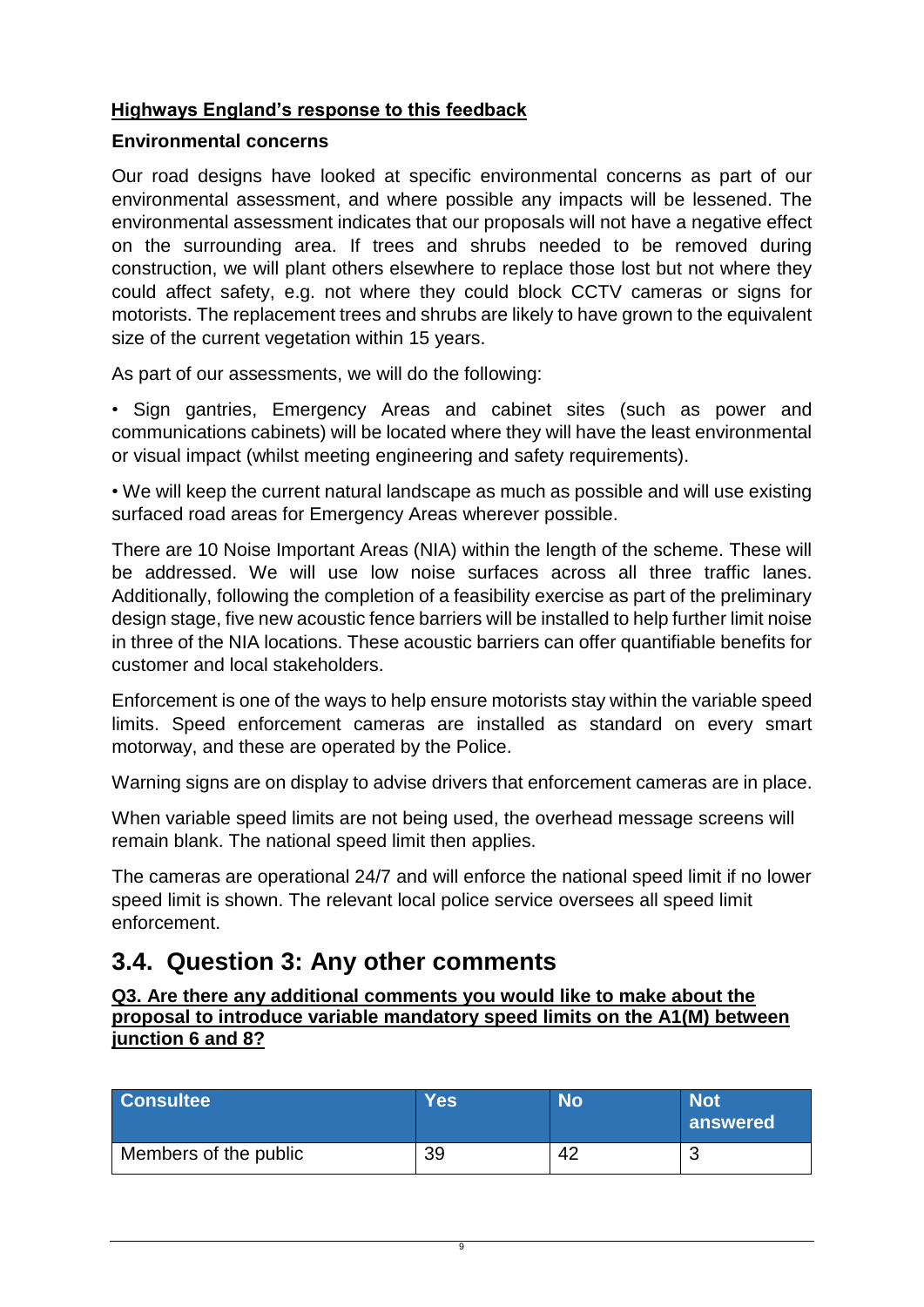| Police                     |    |    |   |
|----------------------------|----|----|---|
| Small to medium enterprise |    |    |   |
| <b>Local Government</b>    |    |    |   |
| Anonymous (Not answered)   |    |    |   |
| <b>Interest Group</b>      |    |    |   |
| <b>TOTAL</b>               | 49 | 45 | 5 |

Of the ninety-nine responses, 49% provided additional comments on the proposal to introduce variable mandatory speed limits on the A1(M) between junction 6 and 8.

### **Key themes identified**

- Education required locally
- Police enforcement
- Speed limit changing, but road ahead is clear.

### **Highways England Response**

### **Education on driving on smart motorways is needed**

We recognise that motorists want more information on smart motorways and how to drive on them.

This includes awareness of the message signs, compliance with the speed limits and Red X signs, what to do in a breakdown, and the importance of good vehicle maintenance to avoid preventable breakdowns [\(https://www.gov.uk/guidance/how](http://www.gov.uk/guidance/how-to-drive-on-a-smart-motorway)[to-drive-on-a-smart-motorway\)](http://www.gov.uk/guidance/how-to-drive-on-a-smart-motorway).

We are looking at how we can help provide additional advice and guidance to motorists. We have already run a number of information campaigns.

For example, Highways England has been working hard to help drivers understand how to drive on a smart motorway, particularly the importance of obeying the red X lane closures, through information campaigns run during 2016, 2017, 2018 and 2019.

We have been working with the National Driver Offender Retraining Scheme (NDORS) to bolster existing driver education training with more smart motorway education content.

Since 2016, the police have issued more than 190,000 warning letters to drivers who have either illegally used the hard shoulder or to those who have failed to comply with a red X symbol when one is displayed.

Mandatory speed limits within red circles and red X signs have been in the Highways Code for many decades and all drivers should be aware of them. The [Highway Code](https://www.gov.uk/guidance/the-highway-code/motorways-253-to-273)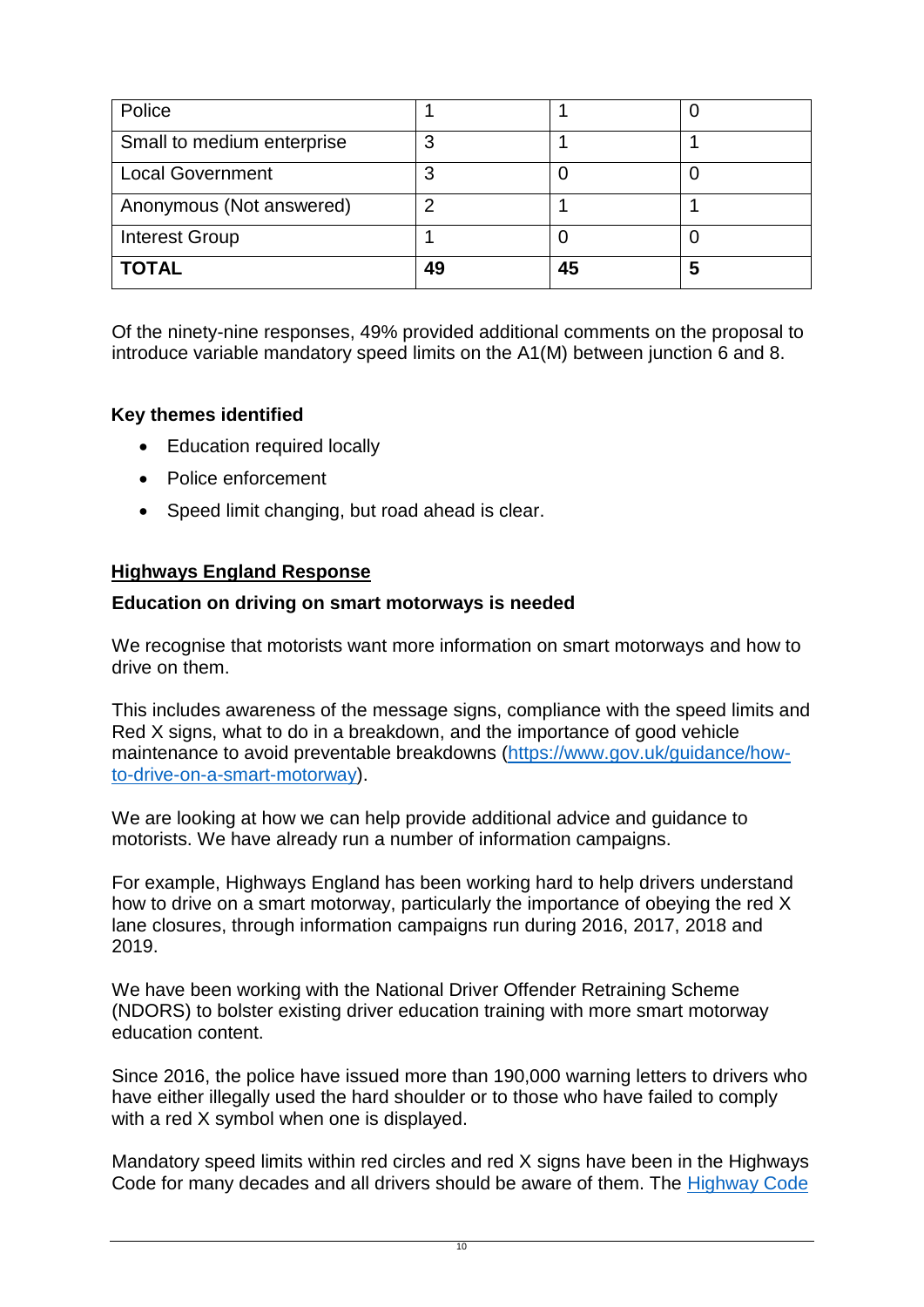[rule 258](https://www.gov.uk/guidance/the-highway-code/motorways-253-to-273) relating to red X signals was updated in 2019. It is now illegal to ignore a red X signal and the Police could issue drivers with a £100 fine and 3 points if they are observed driving in a lane closed by a red X.

We also spoke to the local community in February 2020 at three locations around the A1(M) junctions 6 to 8. This was to educate and explain what smart motorways are, including variable mandatory speed limits.

The project team will continue to educate the public and will be holding Public Information Exhibitions in the winter of 2020 or beginning of 2021.

We also have a vehicle check campaign, and we encourage motorists to ensure that their vehicles are safe to drive and have enough fuel for their journey before heading out.

#### **Police enforcement**

Enforcement is one of the ways to help ensure motorists stay within the variable speed limits. Speed enforcement cameras are installed as standard on every smart motorway, and these are operated by the Police.

Warning signs are on display to advise drivers that enforcement cameras are in place.

When variable speed limits are not being used, the overhead message screens will remain blank. The national speed limit then applies.

The cameras are operational 24/7 and will enforce the national speed limit if no lower speed limit is shown. The relevant local police service oversees all speed limit enforcement.

### **Variable Mandatory Speed limit is reduced, but road ahead is clear**

Speed limits on smart motorways are usually set automatically in real time by a system known as MIDAS (Motorway Incident Detection and Automated Signalling), which detects when congestion is starting to build up.

The aim is to smooth and maximise the flow of traffic. The system is tuned to the traffic patterns on each individual stretch of road, and times the reduced speed limits to prevent or reduce congestion. We also monitor each smart motorway after construction to ensure that it is operating as intended.

One common cause of traffic jams is when drivers travel slightly faster than the ideal speed for the traffic conditions, catch up with vehicles ahead of them and then brake, causing those behind them to brake slightly harder, until eventually vehicles further back come to a complete stop. These are known as 'shockwave' or 'phantom' traffic jams; they are caused by driving behaviour rather than by any hazard or obstacle that requires the traffic to stop.

Variable speed limits provide an extra element of control in this situation; at a slightly lower speed, the traffic often flows more smoothly, giving minor congestion a chance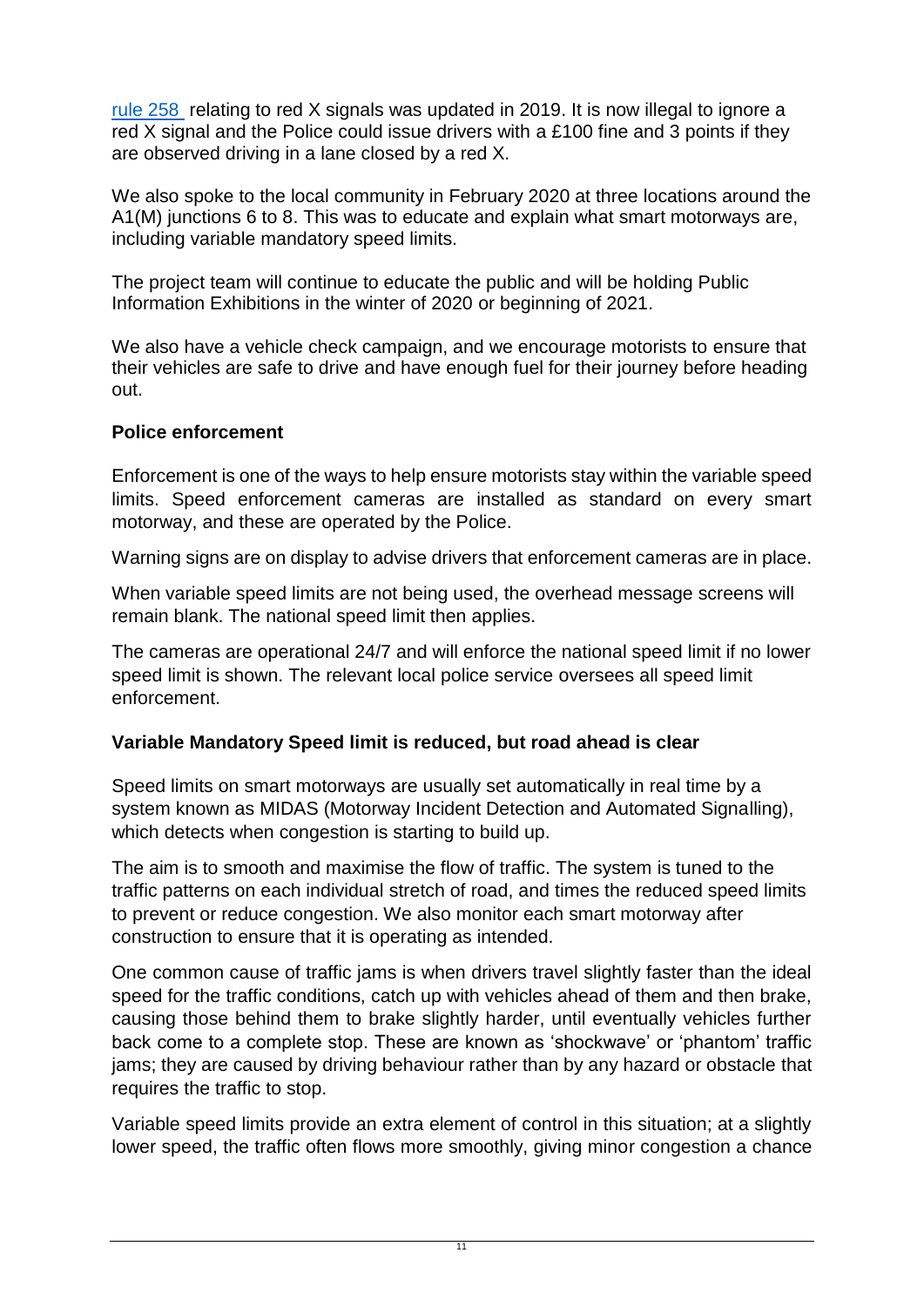to disperse before a traffic jam can form, and helping to prevent 'stop-start' driving at busy times.

The system responds to traffic conditions ahead that may not always be visible to motorists. Variable speed limits will often be triggered when congestion is starting to build up ahead, or when the volume of traffic has reached a point where this is about to happen. If the problem is successfully cleared, drivers may not see what caused the speed restriction, although where possible we use the electronic signing to explain why variable speed limits are being used. The system is designed to ensure that any restrictions are lifted as soon as they are no longer needed, but not too early that the congestion will start building up again.

## <span id="page-12-0"></span>**3.5. Other issues raised**

Highways England responded to all the written feedback we received about the consultation.

Some of the feedback we received did not directly relate to the consultation theme.

Below are some of the other common queries we received, with our replies.

## **Won't the smart motorway impact on the local roads?**

The project will relieve congestion by converting the existing 2-lane motorway to a 3 lane smart motorway. The increased road capacity and variable speed limits will help to improve traffic flow at peak times. That will mean more reliable and shorter journey times. We expect traffic to use the smart motorway in preference to the local roads, so there should be less accidents on the local roads.

During construction we will co-ordinate overnight road closures so that drivers aren't likely to be affected by more than one road closure on the same journey. Signed diversion routes will be installed ahead of every road closure.

## **What did the government Smart Motorway Safety Evidence Stocktake find?**

The [Smart Motorway Safety Evidence Stocktake and Action Plan](https://www.gov.uk/government/publications/smart-motorway-evidence-stocktake-and-action-plan) was published by the Department for Transport on 12 March 2020.

Every death in any road accident is tragic, and we are determined to do all we can to make our roads as safe as possible. We will be taking forward the measures the Secretary of State for Transport has set out, and we will be improving further our information to drivers to help them be safer on all of our roads, including our smart motorway network.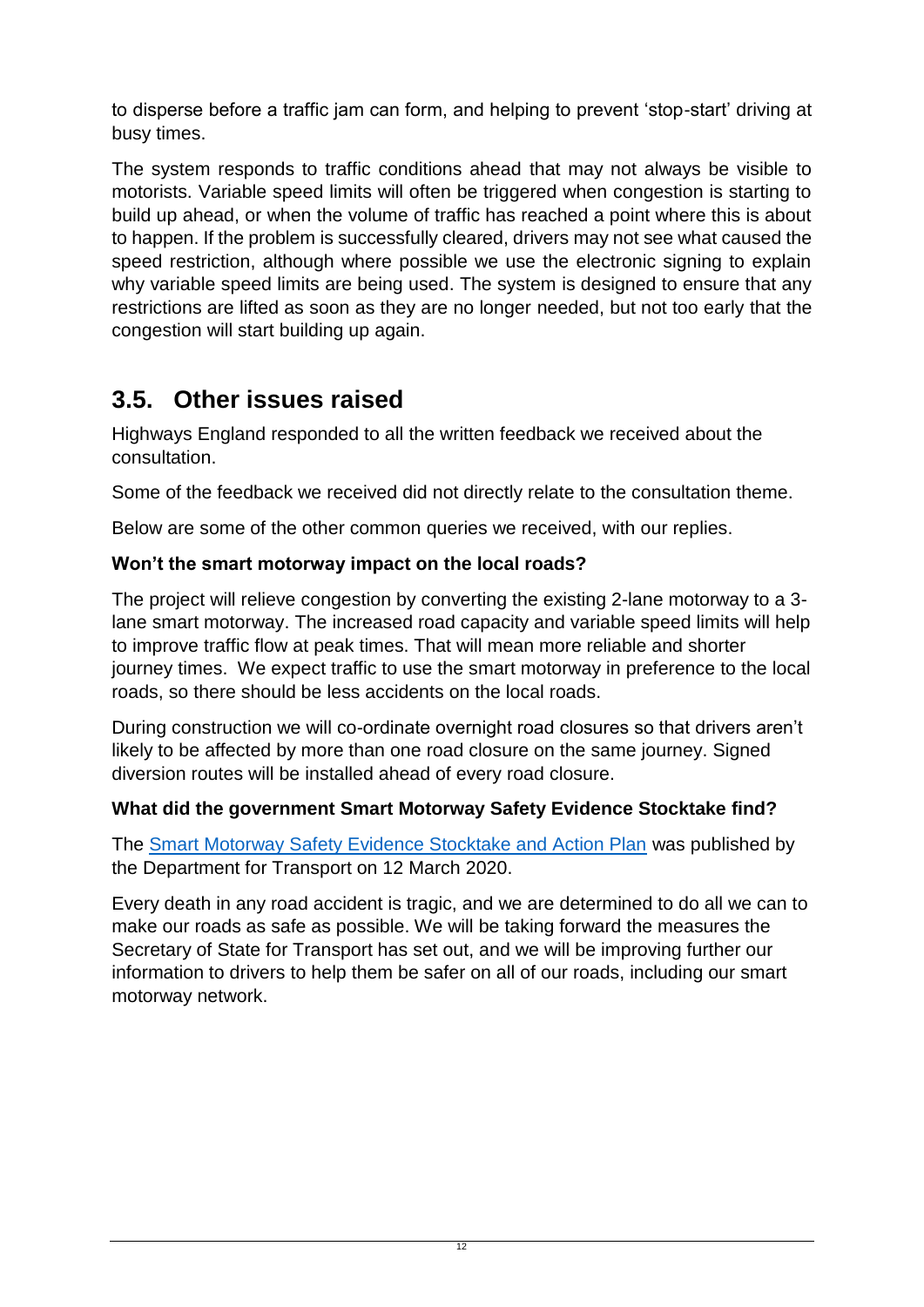# <span id="page-13-0"></span>**4. Summary and recommendations**

## <span id="page-13-1"></span>**4.1. Summary**

There has been a very high response level of replies to the initial statutory instrument consultation.

This could be because:

- Smart motorways have been in the media recently.
- The government's Smart Motorway Safety Evidence Stocktake and Action [Plan](https://www.gov.uk/government/publications/smart-motorway-evidence-stocktake-and-action-plan) had not been published at the time of the consultation

Concerns have been raised during the consultation and have been suitably considered and answered in the analysis report.

Many of the issues raised in the consultation feedback were not directly directed to the topic of implementing variable mandatory speed limits (VMSL).

## <span id="page-13-2"></span>**4.2. Recommendations**

After considering all the comments received throughout the consultation period for the statutory instrument for the implementation of variable mandatory speed limits (VMSL), it is recommended that the legislation required to implement the VMSL from junctions 6 to 8 of the A1(M) smart motorway is approved.